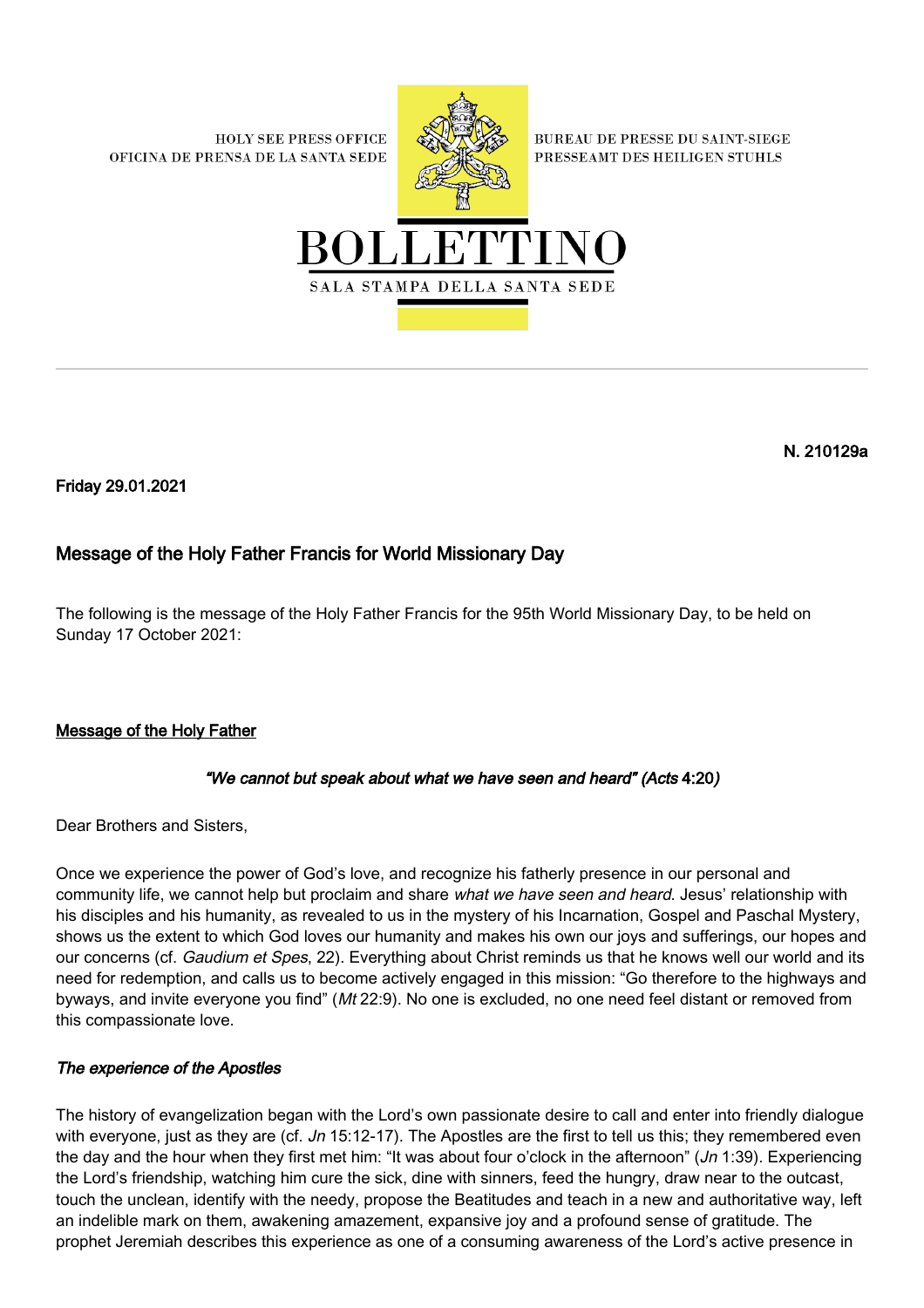our heart, impelling us to mission, regardless of the sacrifices and misunderstandings it may entail (cf. 20:7-9). Love is always on the move, and inspires us to share a wonderful and hope-filled message: "We have found the Messiah"  $(Jn 1:41)$ .

With Jesus, we too have seen, heard and experienced that things can be different. Even now, he has inaugurated future times, reminding us of an often forgotten dimension of our humanity, namely, that "we were created for a fulfilment that can only be found in love" (Fratelli Tutti, 68). A future that awakens a faith capable of inspiring new initiatives and shaping communities of men and women who, by learning to accept their own frailty and that of others, promote fraternity and social friendship (cf. ibid., 67). The ecclesial community reveals its splendour whenever it recalls with gratitude that the Lord loved us first (cf.  $1 \text{ Jn } 4:19$ ). "The loving predilection of the Lord surprises us, and surprise by its very nature cannot be owned or imposed by us… Only in this way can the miracle of gratuitousness, the gratuitous gift of self, blossom. Nor can missionary fervour ever be obtained as a result of reasoning or calculation. To be 'in a state of mission' is a reflection of gratitude" (Message to the Pontifical Mission Societies, 21 May 2020).

Even so, things were not always easy. The first Christians began the life of faith amid hostility and hardship. Experiences of marginalization and imprisonment combined with internal and external struggles that seemed to contradict and even negate what they had seen and heard. Yet, rather than a difficulty or an obstacle leading them to step back or close in on themselves, those experiences impelled them to turn problems, conflicts and difficulties into opportunities for mission. Limitations and obstacles became a privileged occasion for anointing everything and everyone with the Spirit of the Lord. Nothing and no one was to be excluded from the message of liberation.

We have a vivid testimony to all this in the Acts of the Apostles, a book which missionary disciples always have within easy reach. There we read how the fragrance of the Gospel spread as it was preached, awakening the joy that the Spirit alone can bestow. The Book of Acts teaches us to endure hardship by clinging firmly to Christ, in order to grow in the "conviction that God is able to act in any circumstance, even amid apparent setbacks" and in the certainty that "all those who entrust themselves to God will bear good fruit" (Evangelii Gaudium, 279).

The same holds true for us: our own times are not easy. The pandemic has brought to the fore and amplified the pain, the solitude, the poverty and the injustices experienced by so many people. It has unmasked our false sense of security and revealed the brokenness and polarization quietly growing in our midst. Those who are most frail and vulnerable have come to feel even more so. We have experienced discouragement, disillusionment and fatigue; nor have we been immune from a growing negativity that stifles hope. For our part, however, "we do not proclaim ourselves, but Jesus Christ as Lord and ourselves as your slaves for Jesus' sake" (2 Cor 4:5). As a result, in our communities and in our families, we can hear the powerful message of life that echoes in our hearts and proclaims: "He is not here, but has risen (Lk 24:6)! This message of hope shatters every form of determinism and, to those who let themselves be touched by it, bestows the freedom and boldness needed to rise up and seek with creativity every possible way to show compassion, the "sacramental" of God's closeness to us, a closeness that abandons no one along the side of the road.

In these days of pandemic, when there is a temptation to disguise and justify indifference and apathy in the name of healthy social distancing, there is urgent need for the mission of compassion, which can make that necessary distancing an opportunity for encounter, care and promotion. "What we have seen and heard" (Acts 4:20), the mercy we have experienced, can thus become a point of reference and a source of credibility, enabling us to recover a shared passion for building "a community of belonging and solidarity worthy of our time, our energy and our resources (Fratelli Tutti, 36). The Lord's word daily rescues and saves us from the excuses that can plunge us into the worst kind of skepticism: "Nothing changes, everything stays the same". To those who wonder why they should give up their security, comforts and pleasures if they can see no important result, our answer will always remain the same: "Jesus Christ has triumphed over sin and death and is now almighty. Jesus Christ is truly alive" (Evangelii Gaudium, 275) and wants us to be alive, fraternal, and capable of cherishing and sharing this message of hope. In our present circumstances, there is an urgent need for missionaries of hope who, anointed by the Lord, can provide a prophetic reminder that no one is saved by himself.